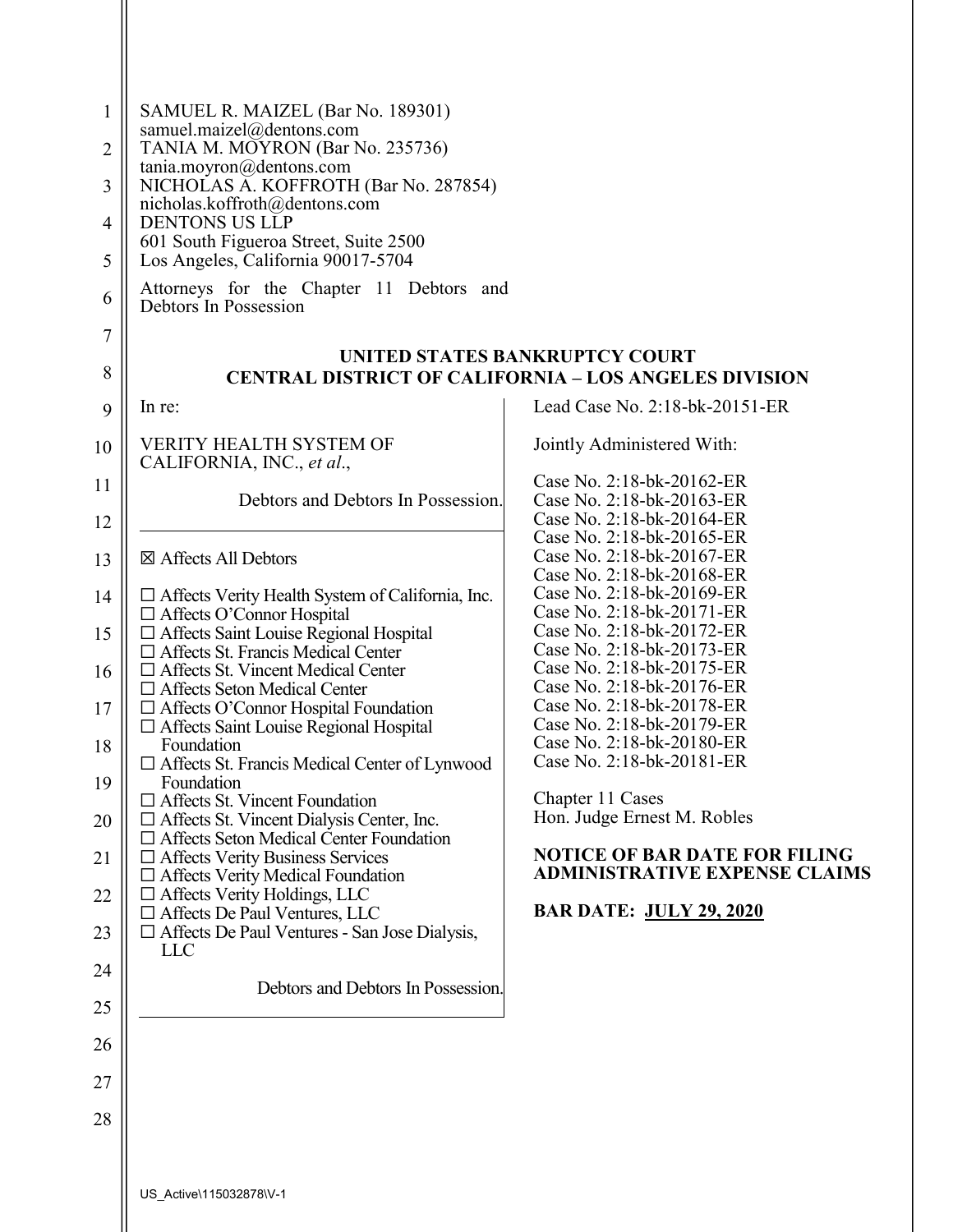1

TO ALL PARTIES HOLDING POTENTIAL ADMINISTRATIVE EXPENSE CLAIMS:

## 2

3

4

5

6

7

8

9

10

11

12

13

14

15

16

17

18

19

20

21

22

23

24

25

26

27

28

## NOTICE OF ADMINISTRATIVE EXPENSE CLAIMS BAR DATE

## If you have any questions concerning this Notice, please contact the Debtors' Claim and Noticing Agent, Kurtzman, Carson Consultants LLC ("KCC"), by phone at (888) 249-2741. KCC is located at 222 N Pacific Coast Highway, 3rd Floor, El Segundo, CA 90245 and KCC's web address is http://www.kccllc.net/verityhealth.

The Bankruptcy Court has set a deadline of July 29, 2020 (the "Administrative Expense Claims Bar Date"), for holders of Administrative Expense Claims (as defined herein) against Verity Health System of California, Inc., a California nonprofit benefit corporation and the Debtor herein, and the above-referenced affiliated debtors, the debtors and debtors in possession in the abovecaptioned chapter 11 bankruptcy cases (collectively, the "Debtors"), to assert an Administrative Expense Claim against the Debtors' estates. See Docket No. 4997.

An "Administrative Expense Claim" is a claim, as that term is defined in  $\S$  101(5), against the Debtors or the Debtors' estates pursuant to  $\S$ § 503(b) and 507(a)(2), that was incurred, accrued or arose, or is anticipated to be incurred, accrue, or arise during the period from and after October 8, 2019, through August 12, 2020 (the "Postpetition Period"), including, but not limited to, (i) the actual, necessary costs and expenses of preserving the Debtors' estates and operating the business of the Debtors, including wages, salaries, payments or commissions for services rendered after the commencement of the chapter 11 cases and (ii) claims or causes of action arising after the Petition Date, including obligations due vendors, alleged personal injuries, medical malpractice and employment law claims, among others, whether or not such claim is reduced to judgment, liquidated, unliquidated, fixed, contingent, insured or uninsured, matured, unmatured, disputed, undisputed, legal, equitable, secured or unsecured.

The Administrative Expense Claims Bar Date shall also be the deadline for the following holders of Administrative Expense Claims that were previously granted an extension of the October 7, 2020 [the initial Administrative Expense Claims bar date, Docket No. 2961] to file their Administrative Expense Claim: Hooper Healthcare Consulting LLC, Managed Care Support Systems, Inc. (formally known as Managed Care Support Systems, LLC), and affiliates [Docket No. 3317]; NantWorks, LLC, NantHealth, Inc., Integrity Healthcare, LLC, Nant Capital, LLC, Verity MOB Financing, LLC, Verity MOB Financing II, LLC, Mox Networks, LLC, and affiliates [Docket No. 3279]; 2015 and 2017 Notes Trustee [Docket No. 3280]; UMB Bank, N.A., as successor master indenture trustee for the master indenture obligations and Wells Fargo Bank, National Association, as indenture trustee for the series 2005 revenue bonds [Docket No. 3282]; Fresenius Medical Care Holdings d/b/a Fresenius Medical Care of North America and its affiliated entities [Docket No. 3318]; and Old Republic Insurance Company [Docket No. 3319].

The delivery of this Notice to you does not mean that you must assert an Administrative Expense Claim. The following entities, whose claims would otherwise be subject to the Administrative Expense Claims Bar Date, need not assert an Administrative Expense Claim (collectively, the "Excluded Claims"):

- a) Administrative Expense Claims based upon liabilities that the Debtors incur in the ordinary course of their business to providers of goods and services;
- b) Professional fee claims subject to allowance under § 330;